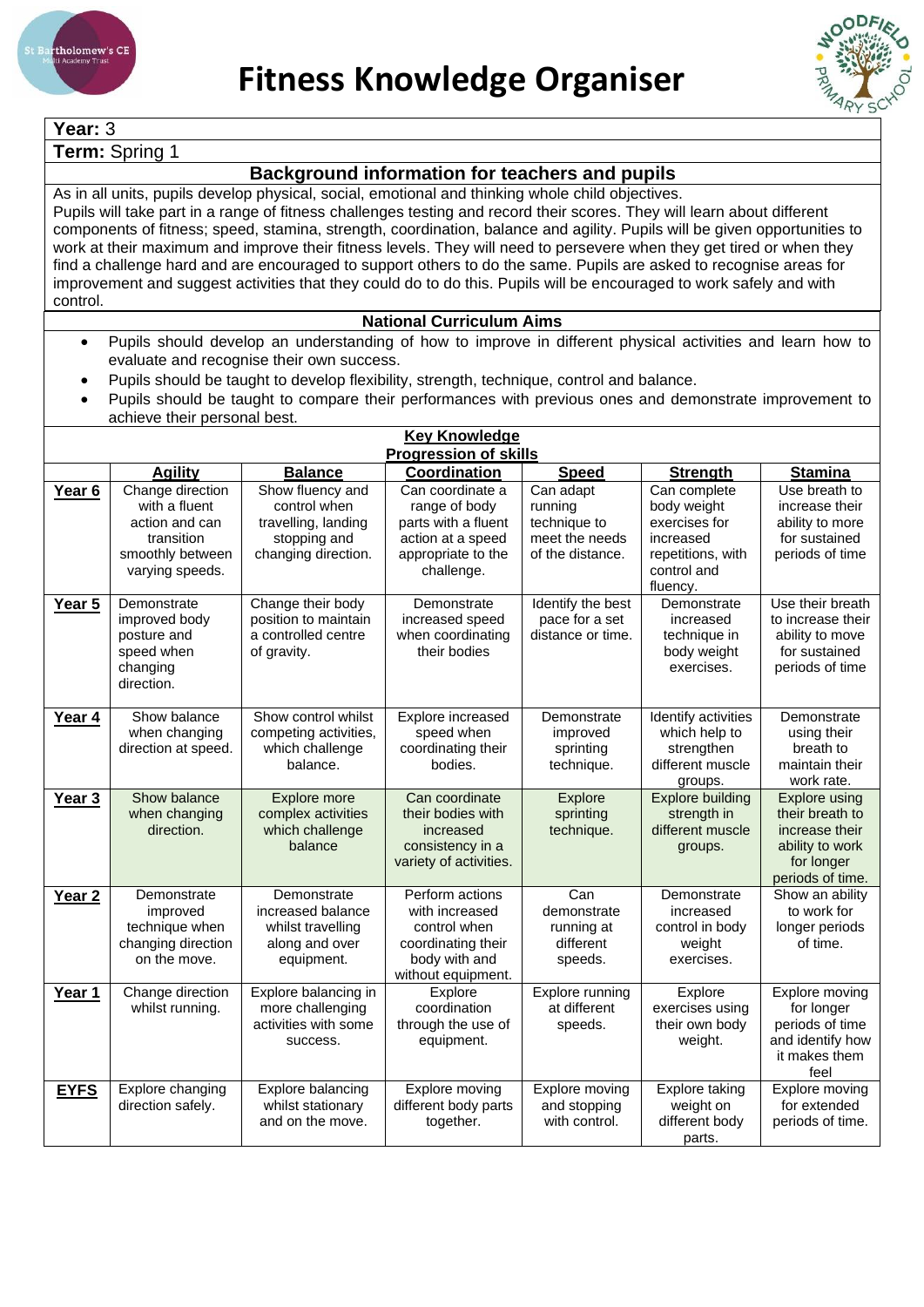| <b>Whole child Skills</b>                                                                                                                                                                             |                                                                                              |                                                                                          |                                   |  |  |  |  |
|-------------------------------------------------------------------------------------------------------------------------------------------------------------------------------------------------------|----------------------------------------------------------------------------------------------|------------------------------------------------------------------------------------------|-----------------------------------|--|--|--|--|
| Physical                                                                                                                                                                                              | Social                                                                                       | Emotional                                                                                | Thinking                          |  |  |  |  |
| Strength                                                                                                                                                                                              | Supporting others<br>$\bullet$                                                               | Perseverance<br>$\bullet$                                                                | Identifying areas of<br>$\bullet$ |  |  |  |  |
| Speed                                                                                                                                                                                                 | Working safely<br>$\bullet$                                                                  | Determination<br>$\bullet$                                                               | strength and areas                |  |  |  |  |
| Power                                                                                                                                                                                                 |                                                                                              |                                                                                          | of development.                   |  |  |  |  |
| Agility<br>$\bullet$                                                                                                                                                                                  |                                                                                              |                                                                                          |                                   |  |  |  |  |
| Coordination<br>$\bullet$                                                                                                                                                                             |                                                                                              |                                                                                          |                                   |  |  |  |  |
| <b>Balance</b>                                                                                                                                                                                        |                                                                                              |                                                                                          |                                   |  |  |  |  |
| Stamina<br>٠                                                                                                                                                                                          |                                                                                              |                                                                                          |                                   |  |  |  |  |
|                                                                                                                                                                                                       | <b>Links to other National Curriculum subjects</b>                                           |                                                                                          |                                   |  |  |  |  |
| <b>English</b>                                                                                                                                                                                        |                                                                                              |                                                                                          |                                   |  |  |  |  |
|                                                                                                                                                                                                       | Learning of key vocabulary – Coordination, personal, technique, agility, stamina, continuous |                                                                                          |                                   |  |  |  |  |
|                                                                                                                                                                                                       | Reading task cards and following instructions                                                |                                                                                          |                                   |  |  |  |  |
| <b>Maths</b>                                                                                                                                                                                          |                                                                                              |                                                                                          |                                   |  |  |  |  |
| $\bullet$                                                                                                                                                                                             | Recording data on a record sheet                                                             |                                                                                          |                                   |  |  |  |  |
|                                                                                                                                                                                                       | Analysing data to discover areas that show the most improvement                              |                                                                                          |                                   |  |  |  |  |
|                                                                                                                                                                                                       | Timing a partner in fitness challenges                                                       |                                                                                          |                                   |  |  |  |  |
| <b>Science</b>                                                                                                                                                                                        |                                                                                              |                                                                                          |                                   |  |  |  |  |
| $\bullet$                                                                                                                                                                                             | Understanding that humans have different components of fitness                               |                                                                                          |                                   |  |  |  |  |
|                                                                                                                                                                                                       | Exploring exercises to develop different areas of fitness                                    |                                                                                          |                                   |  |  |  |  |
|                                                                                                                                                                                                       | <b>Key Vocabulary</b>                                                                        |                                                                                          |                                   |  |  |  |  |
|                                                                                                                                                                                                       | Prior vocabulary - strong, pace, race, speed, job, steady, sprint                            |                                                                                          |                                   |  |  |  |  |
|                                                                                                                                                                                                       | New vocabulary - distance, strength, balance, accurately, control                            |                                                                                          |                                   |  |  |  |  |
|                                                                                                                                                                                                       | <b>Teacher Glossary</b>                                                                      |                                                                                          |                                   |  |  |  |  |
| <b>Agility</b>                                                                                                                                                                                        |                                                                                              | The ability to change direction quickly and easily.                                      |                                   |  |  |  |  |
| <b>Balance</b>                                                                                                                                                                                        | The ability to stay upright or stay in control of body movement.                             |                                                                                          |                                   |  |  |  |  |
| Coordination                                                                                                                                                                                          |                                                                                              | The ability to more two or more body parts at the same time, under control, smoothly and |                                   |  |  |  |  |
|                                                                                                                                                                                                       | efficiently.                                                                                 |                                                                                          |                                   |  |  |  |  |
| <b>Stamina</b>                                                                                                                                                                                        |                                                                                              | The ability to move for sustained periods of time.                                       |                                   |  |  |  |  |
| <b>Power</b>                                                                                                                                                                                          | Speed and strength combined.                                                                 |                                                                                          |                                   |  |  |  |  |
| Key questions                                                                                                                                                                                         |                                                                                              |                                                                                          |                                   |  |  |  |  |
| $\bullet$                                                                                                                                                                                             | Can you notice a difference in how exercise makes you feel physically?                       |                                                                                          |                                   |  |  |  |  |
| Can you describe what your body feels like after an event?<br>$\bullet$                                                                                                                               |                                                                                              |                                                                                          |                                   |  |  |  |  |
| Can you notice a change in your heart rate?<br>$\bullet$                                                                                                                                              |                                                                                              |                                                                                          |                                   |  |  |  |  |
| Are there some activities that make you feel more or less tired?<br>$\bullet$                                                                                                                         |                                                                                              |                                                                                          |                                   |  |  |  |  |
| What part of your body can you feel working? Do you know what muscles are being used?                                                                                                                 |                                                                                              |                                                                                          |                                   |  |  |  |  |
| <b>Health and safety</b>                                                                                                                                                                              |                                                                                              |                                                                                          |                                   |  |  |  |  |
| Encourage the pupils to focus on their own results and to identify where they see areas to improve.<br>Try to avoid pupils comparing themselves with others in the class and to work within their own |                                                                                              |                                                                                          |                                   |  |  |  |  |
| capabilities. All actions need to be performed with control.                                                                                                                                          |                                                                                              |                                                                                          |                                   |  |  |  |  |
| <b>Remind children to:</b>                                                                                                                                                                            |                                                                                              |                                                                                          |                                   |  |  |  |  |
| Remove any jewellery before the lesson.<br>$\bullet$                                                                                                                                                  |                                                                                              |                                                                                          |                                   |  |  |  |  |
| Tie long hair hack                                                                                                                                                                                    |                                                                                              |                                                                                          |                                   |  |  |  |  |

- **Tie long hair back.**
- **Wear suitable clothing for PE to school.**